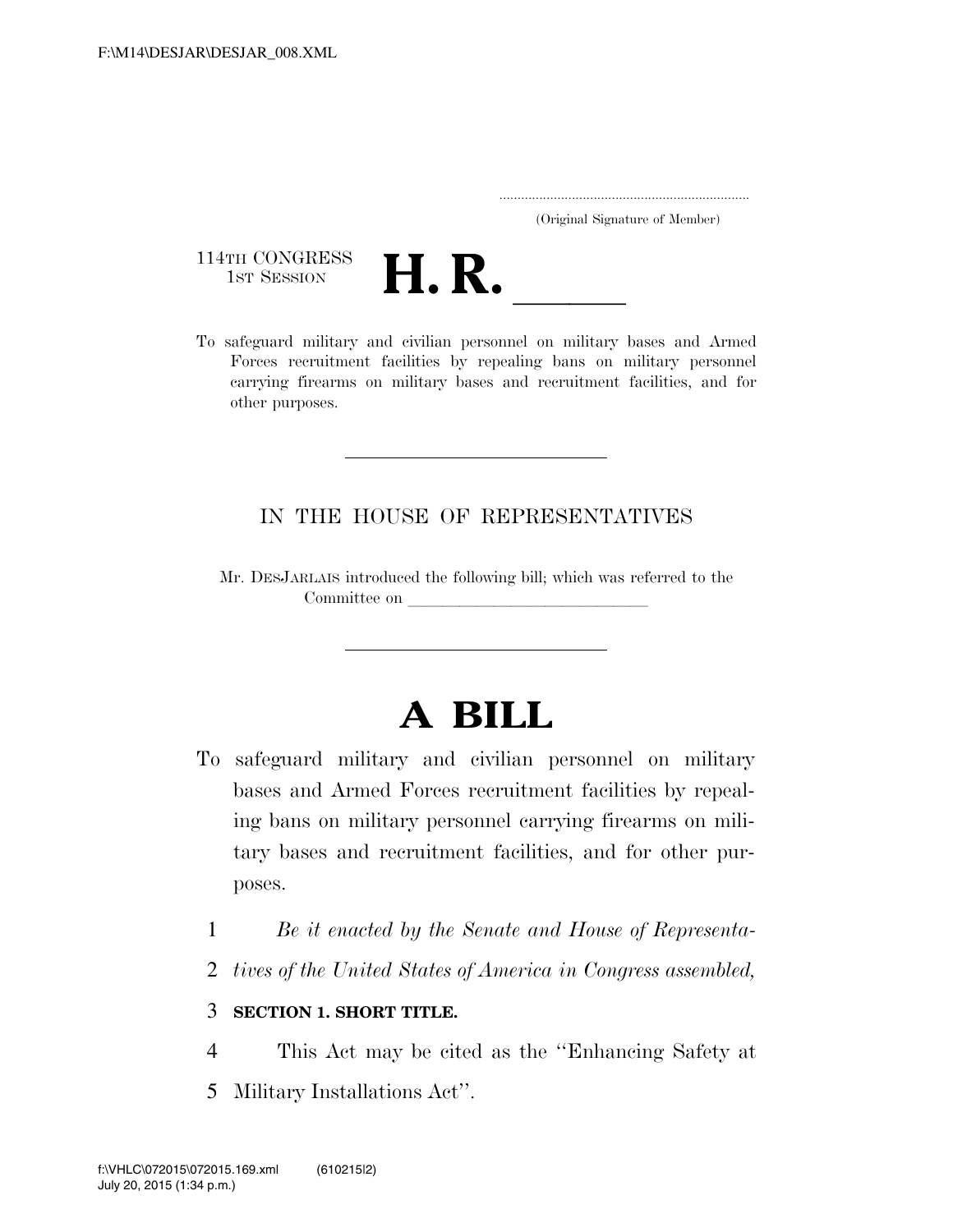**SEC. 2. REPEAL OF LAWS AND REGULATIONS DISARMING FIREARMS-TRAINED MILITARY PERSONNEL ON MILITARY BASES AND ARMED FORCES RE- CRUITMENT FACILITIES AND PROHIBITION ON REIMPOSING BANS ON SUCH MILITARY PERSONNEL.** 

 (a) TRAINED MILITARY PERSONNEL DEFINED.—In this section, the term ''trained military personnel'' means all members of the Armed Forces who are trained by the Armed Forces in the use of firearms and are authorized to use them.

 (b) FINDINGS.—Congress makes the following find-13 ings:

 (1) Military personnel are trained in firearms use and are prepared to protect and defend the United States at all times.

 (2) Military personnel are entrusted with fire- arms and other weapons in the defense of the United States.

20 (c) RULEMAKING REQUIREMENT.—Not later than 30 days after the enactment of this Act, the Secretary of De- fense shall issue a new directive authorizing trained mili- tary personnel to carry military-issued firearms on mili-tary bases and Armed Forces recruitment facilities.

 (d) REPEAL OF LAWS AND REGULATIONS DIS-ARMING TRAINED MILITARY PERSONNEL.—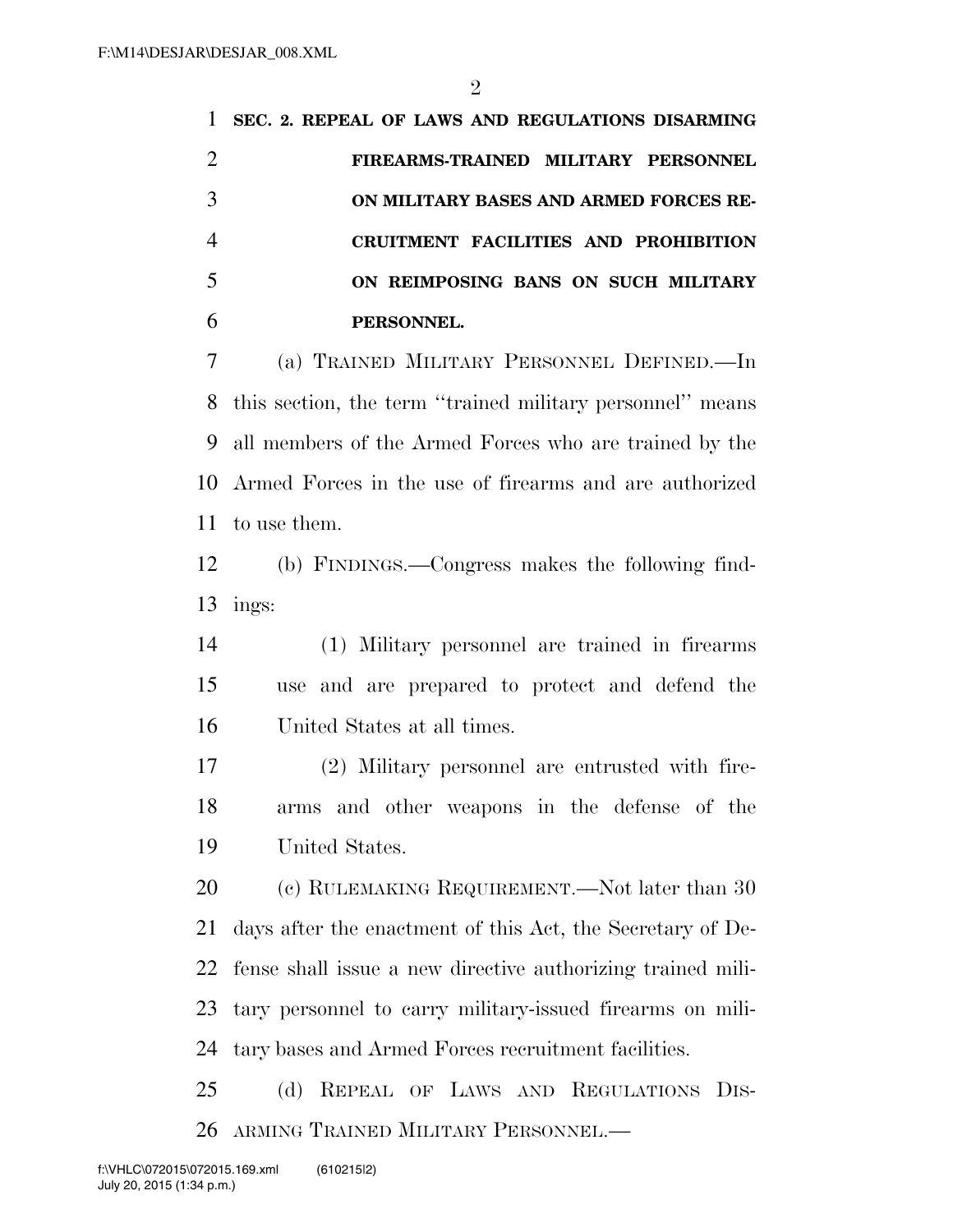| $\mathbf{1}$   | (1) REPEAL.—Effective upon the issuance of             |
|----------------|--------------------------------------------------------|
| $\overline{2}$ | the new directive required by subsection (c) and to    |
| 3              | the extent inconsistent with such directive—           |
| 4              | $(A)$ Army Regulation 190–14, issued on                |
| 5              | March 12, 1993, is repealed; and                       |
| 6              | (B) Department of Defense Directive                    |
| 7              | Number 5210.56, issued on November 1, 2001,            |
| 8              | as modified on January 24, 2002, and by any            |
| 9              | subsequent modification, is repealed.                  |
| 10             | (2) EFFECT OF OTHER FIREARM BANS.—Effec-               |
| 11             | tive upon the issuance of the new directive required   |
| 12             | by subsection (c), any provision in any other law,     |
| 13             | rule, regulation, or Executive order that prohibits    |
| 14             | trained military personnel from carrying officially    |
| 15             | issued firearms on military bases or Armed Forces      |
| 16             | recruitment facilities shall have no force or effect   |
| 17             | with regard to trained military personnel while on     |
| 18             | military bases and Armed Forces recruitment facili-    |
| 19             | ties, and trained military personnel shall not be pro- |
| <b>20</b>      | hibited from carrying officially issued firearms on    |
| 21             | military bases or Armed Forces recruitment facili-     |
| 22             | ties. This paragraph includes the relevant provisions  |
| 23             | in section 1585 of title 10, United States Code (re-   |
| 24             | lating to carrying of firearms), section 922 of title  |
| 25             | 18, United States Code (relating to unlawful acts),    |